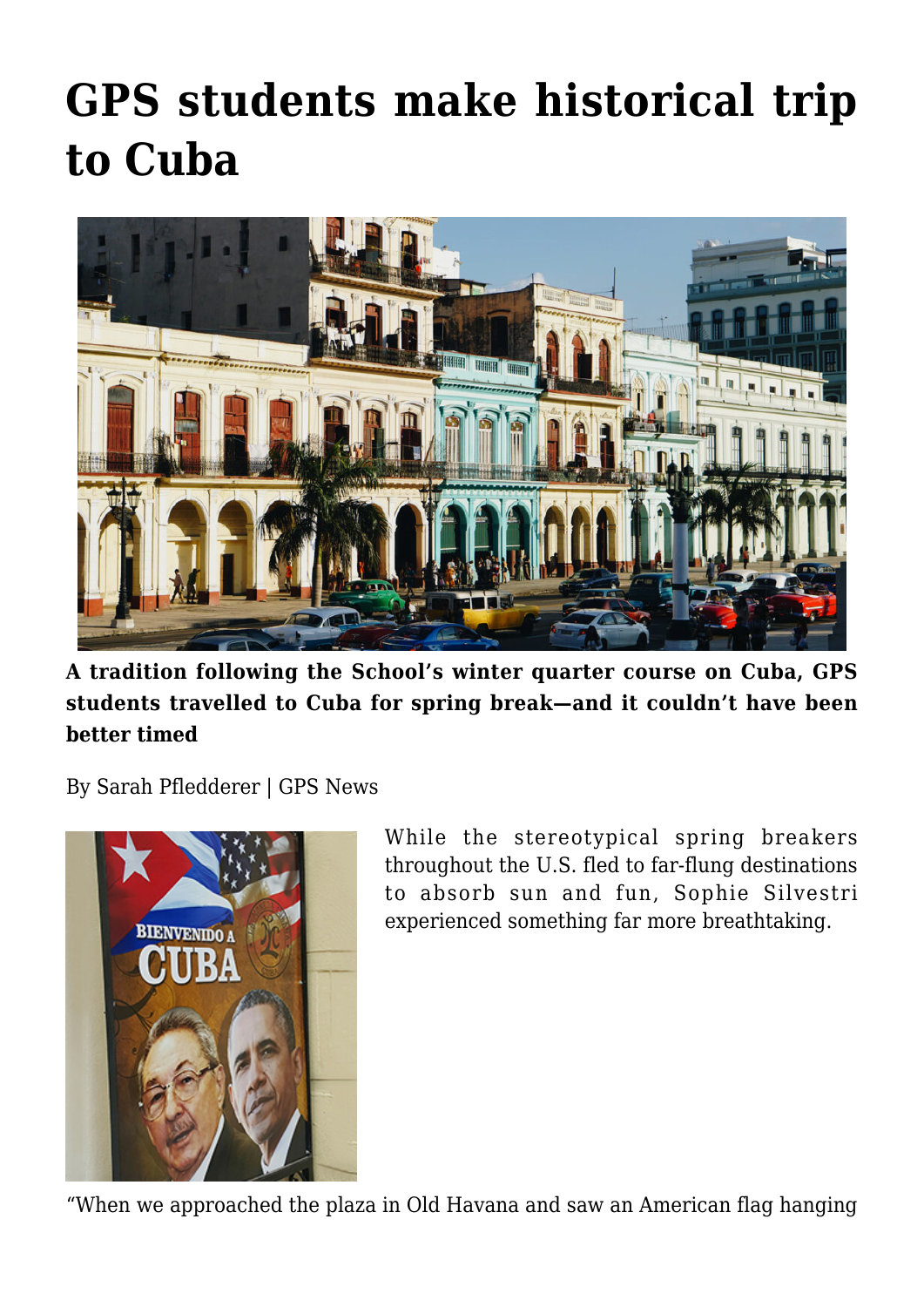next to a Cuban flag, I will never forget that," reminisced the 2016 [MAS-IA](https://gps.ucsd.edu/academics/mas-ia.html) candidate at the UC San Diego School of Global Policy and Strategy (GPS).

Silvestri and 15 classmates traveled to Cuba, the Latin American country now thawing relations with the U.S., March 18-25 as an informal conclusion to their winter quarter course Cuba: Revolution and Reform, taught by Professor [Richard](https://gps.ucsd.edu/faculty-directory/richard-feinberg.html) [Feinberg](https://gps.ucsd.edu/faculty-directory/richard-feinberg.html). A tradition in its fifth year, this trip couldn't have occurred at a better time. After all, students said, they had a front-row seat to history in the making.

## **Immersing in the culture, celebrating rekindled relations**

Their stay overlapped with President Barack Obama's official state visit, the first to Cuba by a sitting U.S. president in more than 80 years. It also coincided with a baseball game between the Cuban National Team and Tampa Bay Rays—the first Major League Baseball team to play in Cuba since 1999—and a free concert in Havana by the Rolling Stones, the band's first-ever performance in the country after decades of western rock music forbidden by the government.

Mariana Lopez, 2017 MAS-IA candidate, said they could "breathe in" the Cuban people's identity and pride everywhere.

"The immediate connection with Cuban people could be felt in every corner," Lopez said, noting how Cuban and American flags flew alongside one another off of balconies and on taxi dashboards. "The atmosphere and spirit in Havana at the time of Obama's visit was very positive, yet mixed with uncertainty. People were—and are still—hoping to see changes coming soon."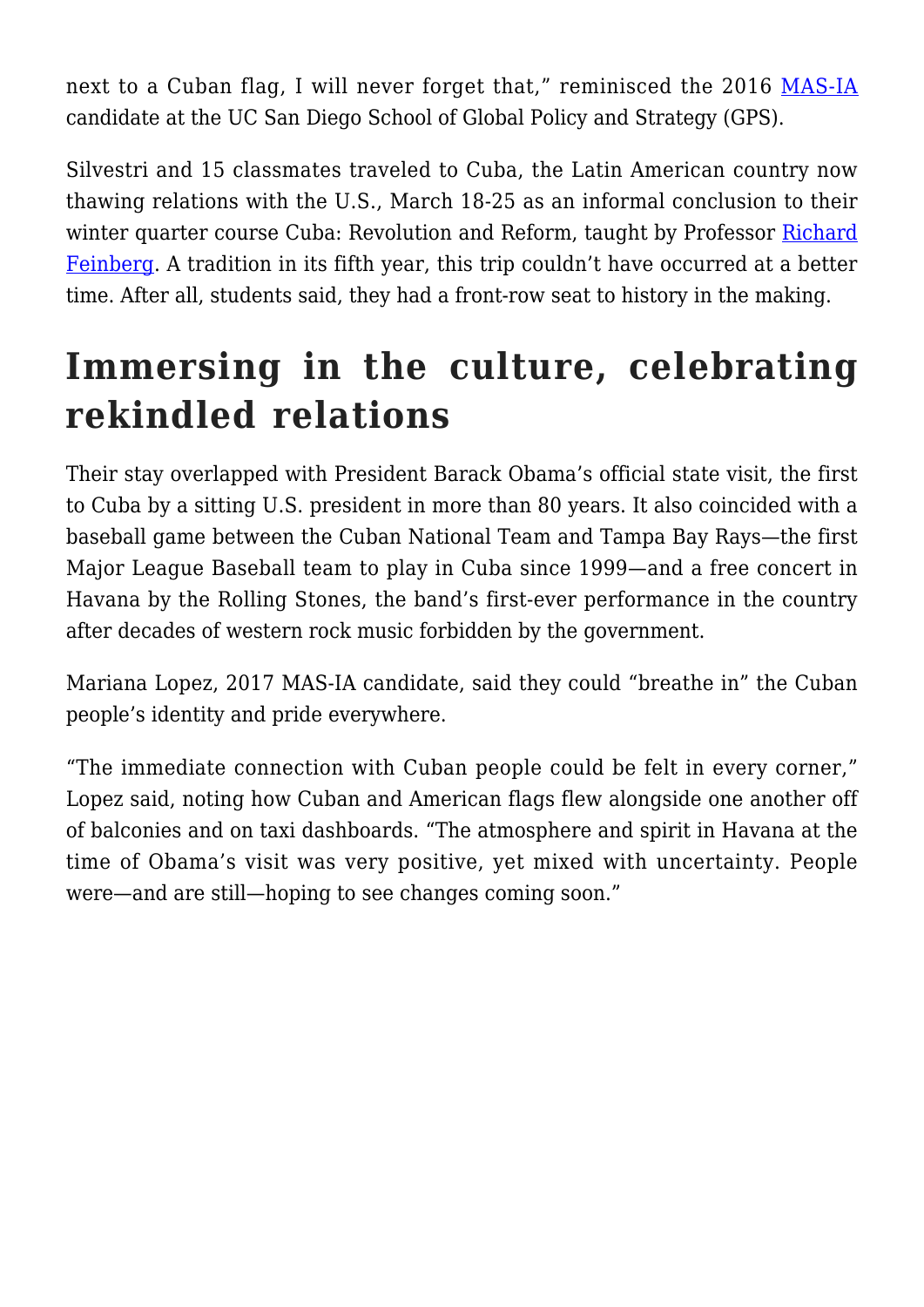The principal architect of the 1994 Miami Summit of the Americas during the President Bill Clinton administration, Feinberg is a former diplomat, policy adviser and corporate consultant. He is a nonresident senior fellow at the Brookings Institution, authoring three reports assessing Cuba's economic reforms on foreign investment, the country's private enterprise and the emergence of its middle class. For Brookings, Feinberg recounted his sense that Obama's visit has the potential to give average Cubans a greater voice in determining



their own national destiny. He touches on this more in his forthcoming book, ["Open for Business,"](http://www.brookings.edu/research/books/2016/open-for-business) slated for release later this year.

Amid engaging in the excitement over Obama's visit, GPS students stuck to an agenda that built on what they learned in Feinberg's course, which hones in on politics, economics and foreign policy in contemporary Cuba, assessing the social gains of the 1950s revolution and the challenges of reforming socialism and, later, communism.

Staying in Havana with a daytrip into the countryside of Viñales, the students focused on understanding Cuba's culture, entrepreneurism and technology. Their itinerary included a visit to the Museum of Cuban Art, immersion in the Old City and a meeting with the Cuban hip-hop duo Obsesión for a conversation on race and gender equality.

"Having an opportunity to discuss social issues with Cubans after having read and had a class about the social issues in Cuba made for a very powerful learning opportunity," said David Price, 2017 [MIA](https://gps.ucsd.edu/academics/mia.html) candidate.

"In particular, it was impactful to have a chance to speak with tobacco farmers in Viñales, (giving) a window into the rural heart of Cuba and into the culture that exists outside of the city," he said. "This trip reinforced my belief that the very deepest and strongest education is experiential. When one interacts, touches and feels the subject matter they are learning, the educational experience is both deeper and more profound."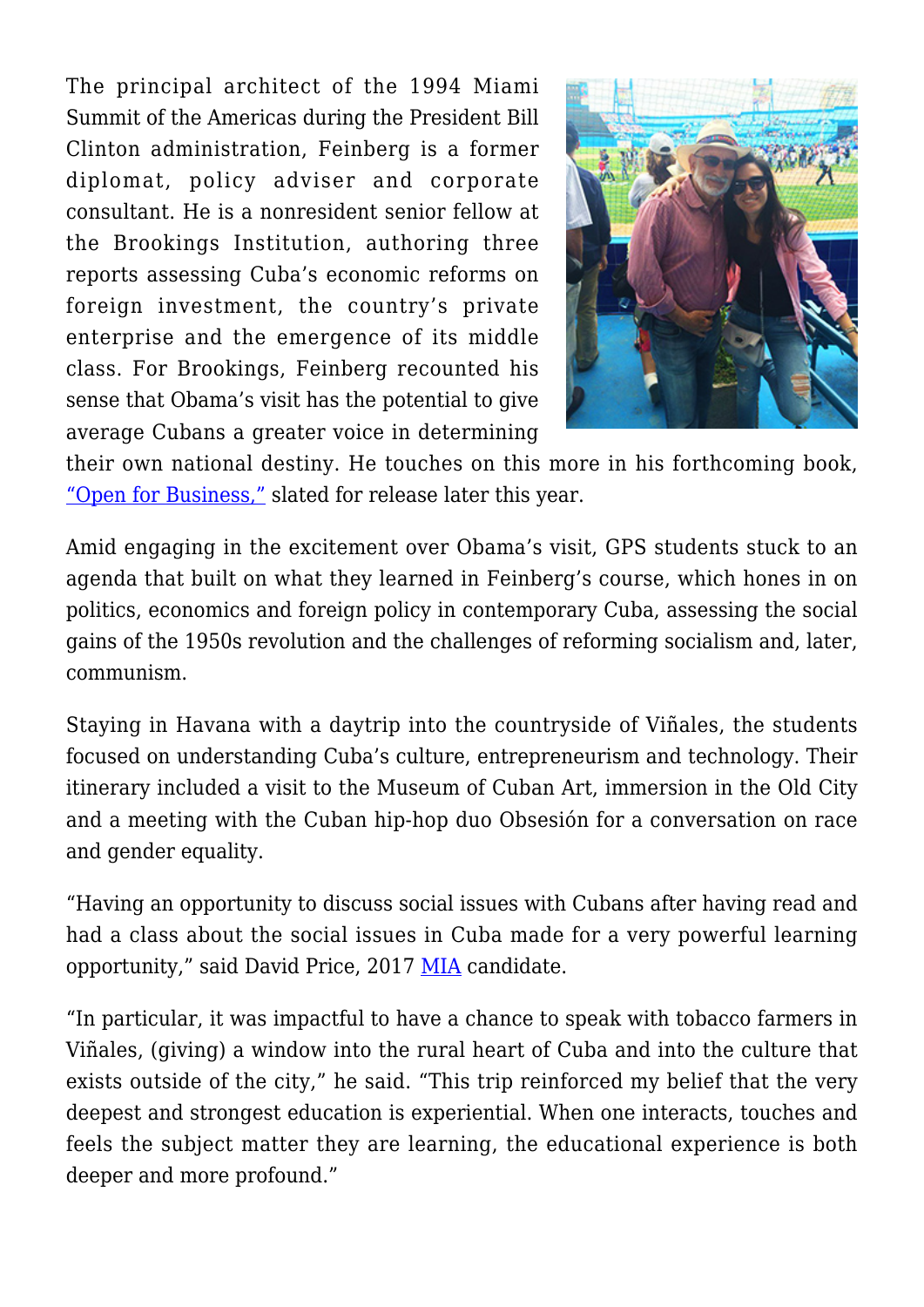Students also connected with Cuban economists, urban planners and former diplomats, as well as the founders of multiple tech startups. Touching on the private sector, they learned about Airbnb's growth in the country and visited several small businesses, including the first private car service on the island, Nostalgic Cars.

"Professor Feinberg spoke a lot about the emerging private sector, and it came full circle for me when I observed signs of it," Silvestri detailed. "Among paintchipped and seemingly abandoned buildings, there are new, upscale restaurants and bars that are well-attended by lively and modernly clad crowds."

For Marla Recio Carbajal, 2016 MIA candidate, this private sector facet of the trip was also most fascinating.

"There is so much opportunity between Cuba and the U.S. to do business," she said. "That's what I'm going to do after graduation. I'm going to start my own company in the tourism sector to bring Americans into Cuba."

Recio Carbajal is a Cuban citizen and was working as the owner of her own boutique in Cuba when GPS students embarked on their trip there the first year. Through a mutual friend to Feinberg, Recio Carbajal became acquainted with the class, including Collin Laverty '12, whom she now is engaged to.



## **Starting and preserving a tradition**

Laverty, in fact, was the mastermind behind the spring break tradition—or, as Feinberg calls him, "the right man at the right time"—as he organized the inaugural trip in his first year at UC San Diego. Laverty came to the university from a position at the Center for Democracy in the Americas, a nonpartisan institution promoting U.S. policy toward Cuba.